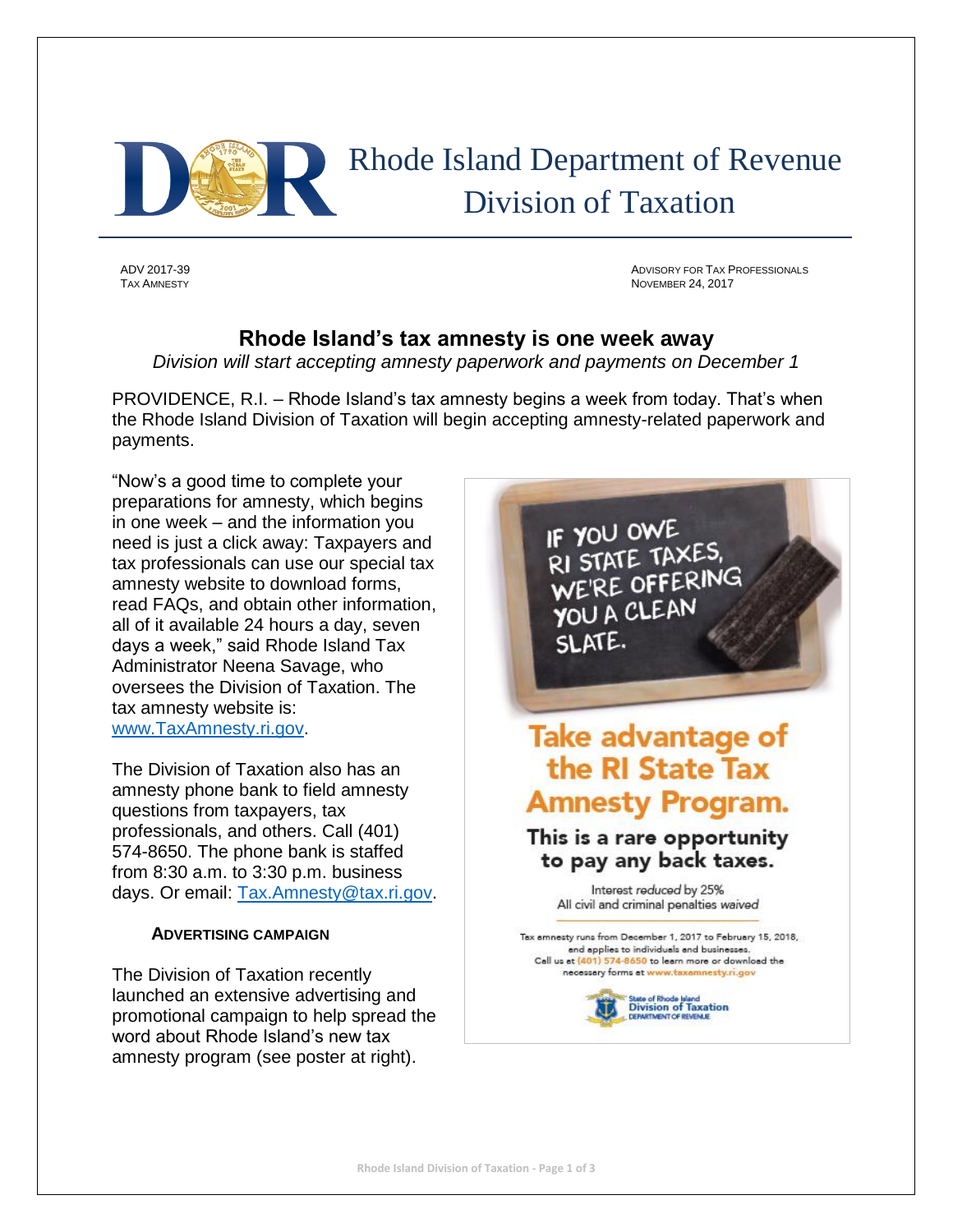PAY LESS INTEREST AND NO PENALTIES WITH THE RI STATE TAX AMNESTY PROGRAM. FOR INDIVIDUALS AND BUSINESSES - DEC. 1, 2017 - FEB. 15, 2018



SCREENSHOT ABOVE FROM RHODE ISLAND DIVISION OF TAXATION

For example, amnesty ads have begun appearing on local radio stations, local news websites, and on a major search engine.

Amnesty advertisements or promotions are also appearing in other venues, including newspapers, inside Rhode Island Public Transit Authority (RIPTA) buses, and on Capitol Television, the television production department of the Rhode Island General Assembly. In addition, digitalized amnesty messages are appearing in offices of the Division of Motor Vehicles.

"Amnesty starts one week from today. This is a busy time of year, and we need to get our message out: If you owe back taxes, and you pay what you owe, we will waive penalties and reduce your interest by 25 percent," Savage said.

"We understand that people and businesses can occasionally fall behind on their taxes due to illness, loss of a job, or other matters that can sometimes interrupt lives. Through amnesty, we can help you get a clean slate and get back on track," she said.

## ABOUT AMNESTY

Tax amnesty is a unique opportunity for you to get a fresh start. Pay what you owe in delinquent Rhode Island state taxes – no matter the type of tax. In exchange, the Division will waive penalties and reduce, by 25 percent, the amount of interest normally charged.

Any person, corporation, or other entity that is subject to Rhode Island tax is eligible for amnesty – no matter where that person, corporation, or other entity is located. All Rhode Island state taxes are eligible – including personal income tax, corporate income tax, sales tax, use tax, estate tax, unemployment insurance tax, withholding tax, and other Rhode Island state taxes.

The amnesty applies to taxes due for any taxable period ended on or before December 31, 2016. The Division begins accepting amnesty payments, amnesty tax returns, and related paperwork on December 1, 2017. Amnesty runs through February 15, 2018, and is also open to non-filers.

FOR MORE INFORMATION ABOUT AMNESTY

- Online: [www.TaxAmnesty.ri.gov](http://www.taxamnesty.ri.gov/)
- By phone:  $(401)$  574-8650 (from 8:30 a.m. to 3:30 p.m. business days)
- **Email: [Tax.Amnesty@tax.ri.gov.](mailto:Tax.Amnesty@tax.ri.gov)**